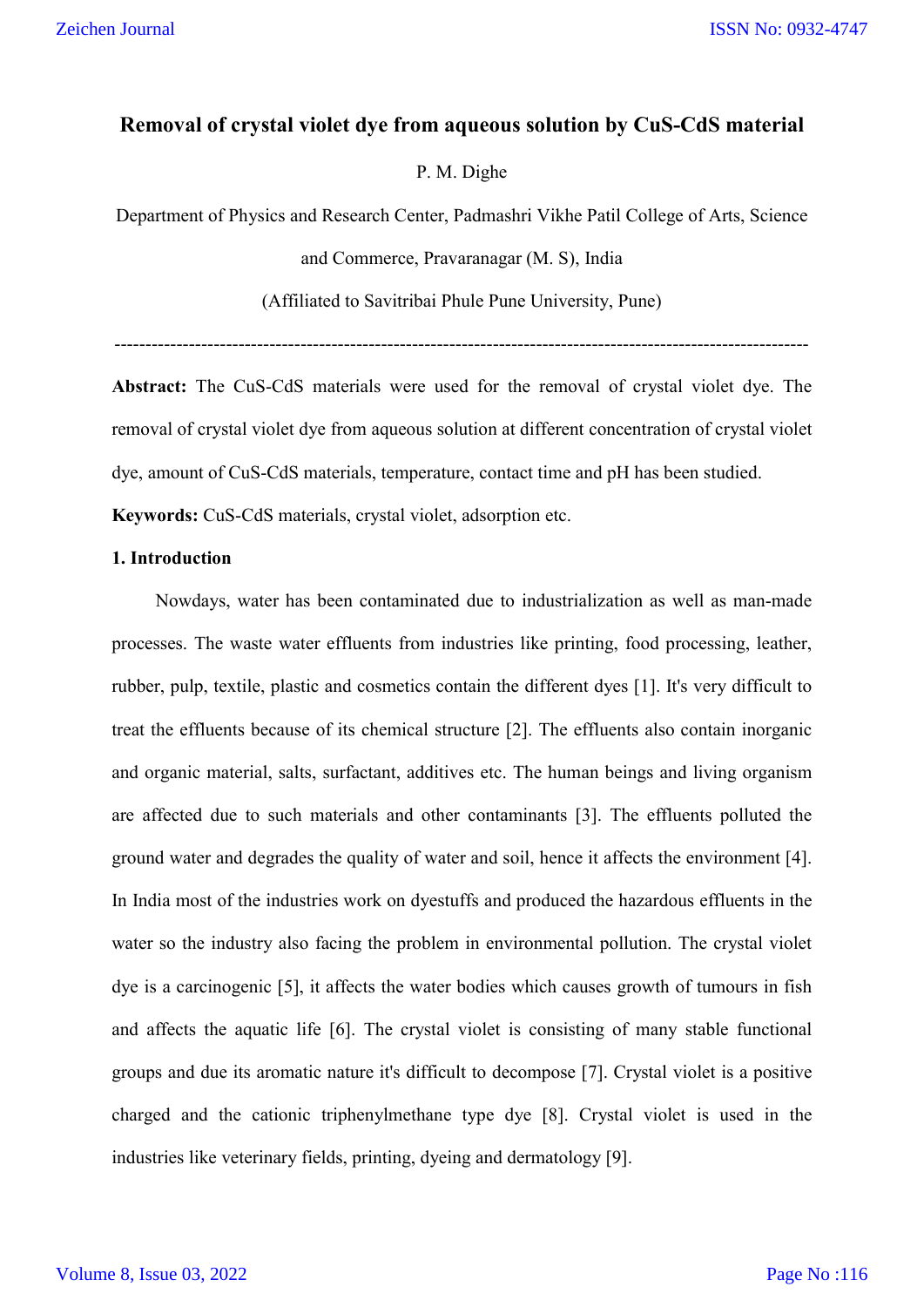The large number materials are used for the removal of crystal violet and other dyes from water like, palm kernel shell-derived biochar [10], sugarcane [11], mango leaves [12], pine sawdust [13], mushrooms [14], peanut shells [15], cabbage waste [16], woody trees [17], dew melon peel [18], water hyacinth [19], jackfruit leaf powder [20], grapefruit peel [21], ginger waste [22], rice husk [23], activated carbon derived from active sludge [24] and murraya koenigii stem biochar [25].

In the present protocol the removal of crystal violet dye has been studied by using the CuS-CdS materials. The important parameters such as concentration of crystal violet dye, amount of chicken eggshells waste, pH and nature of chicken eggshells waste were investigated.

### **2. Materials and Methods**

The crystal violet dye was purchased from Merck Ltd. (India) and by dissolving 0.3 gm of dye in 1000 ml of distilled water 300 ppm of dye solution was obtained. The solution of different concentrations of dye was prepare by using above stock solution. The absorbance of the crystal violet dye solution was measured using UV spectrophotometer at wavelength 580 nm. The initial pH of dye solution was adjusted by using dilute hydrochloric acid or sodium hydroxide solution. The CuS-CdS material was synthesized by the known method [26]

## **3. Results and discussions**

## **3.1. Effect of pH:**

The surface properties of adsorbent material and dissociation of dye molecules are extremely affected by the pH of the solution. The adsorption capacity was studied over a pH range of 2- 12. The removal of crystal violet dye was increases with increase in pH value up to 8. Beyond the pH value 8 the adsorption of dye was decreases. The results obtained are shown in figure 1. At low pH there is high concentration of H+ ions which results in repulsion and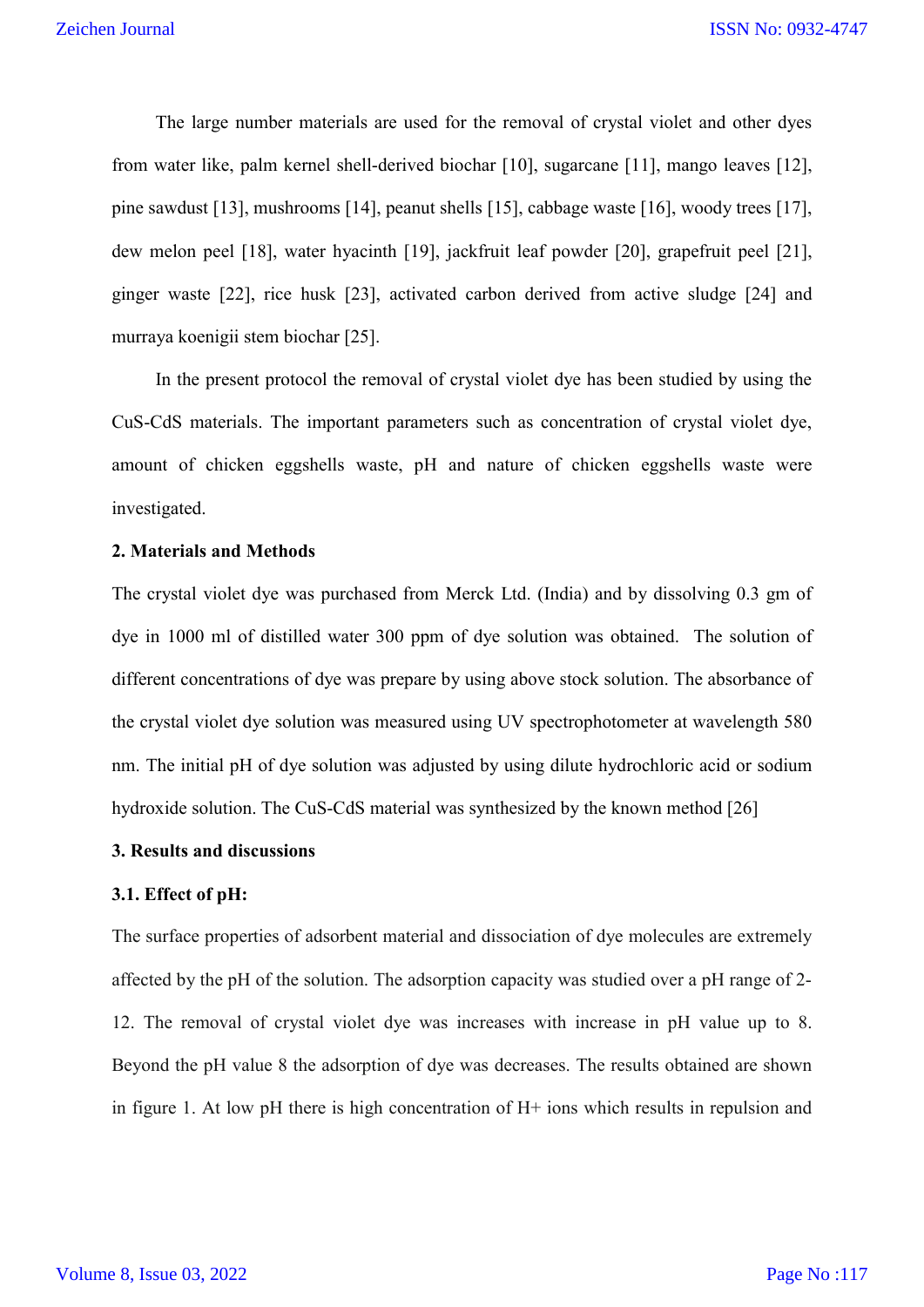## Zeichen Journal

therefore less amount of biosorption. At higher pH more negatively charged surfaces are available which reduced the adsorption.





### **3.2. Effect of concentration of dye:**

To study the effect of concentration of the dye on the adsorption of the surface of CuS-CdS material. The concentration of the dye varied from 50 ppm to 300 ppm. The removal of the crystal violet dye was carried out at pH 8.0 and different concentration of the dye solution. The maximum dye removal was observed at 50 ppm of the dye solution. The results were depicted in figure 2.



**Figure 2**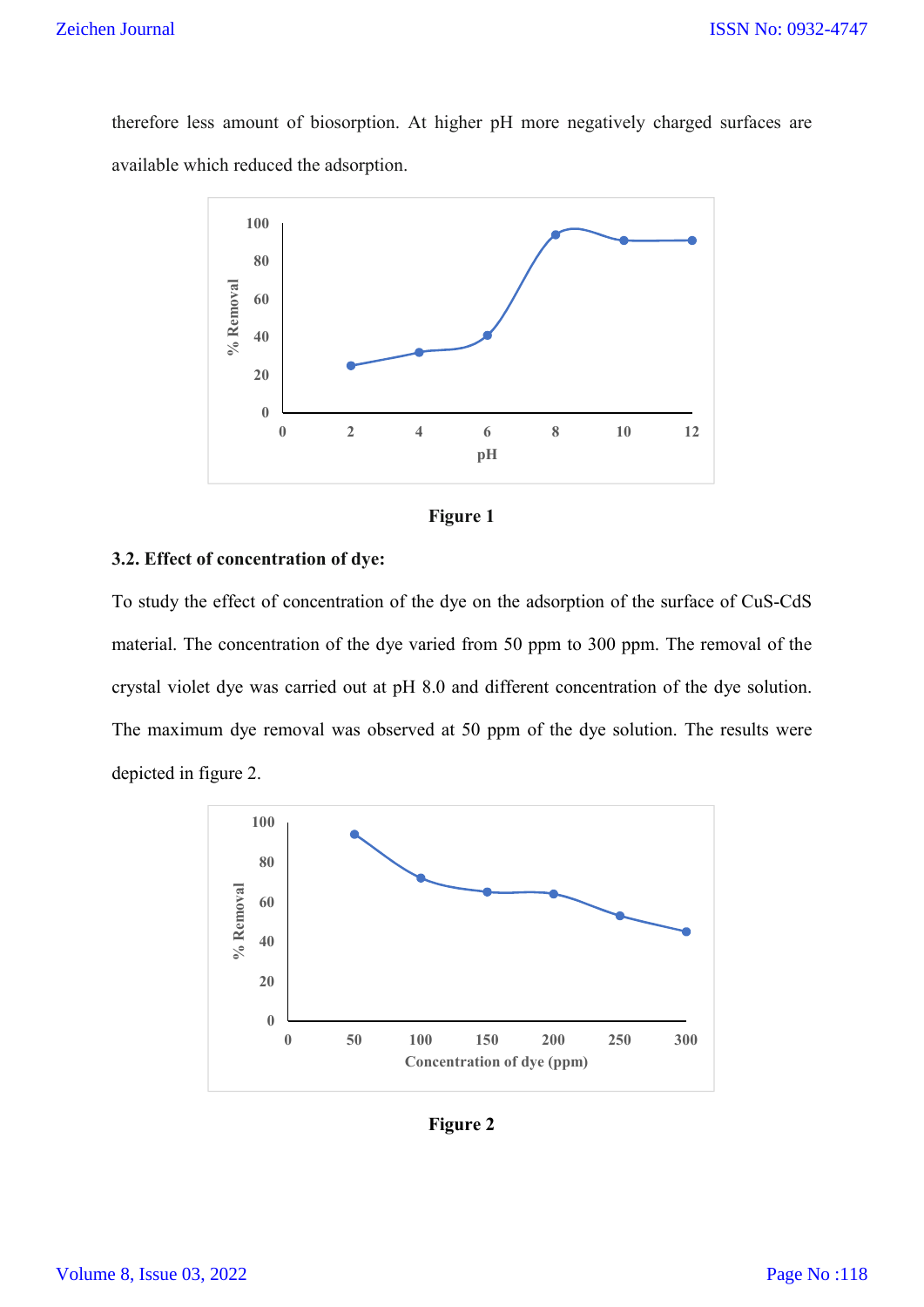#### **3.3. Effect of amount of CuS-CdS:**

The 50 ml dye solution of 50 ppm was used to study the amount CuS-CdS material. The removal of the crystal violet was carried out at pH 8.0. The increase in CuS-CdS from 0.5 to 4.0 gm, the percentage removal was found to increase rom 73 % to 91 %. Due to saturation of binding sites due to aggregation of adsorbed materials. The removal of the crystal violet dye was observed maximum at 1.5 gm of the CuS-CdS material.



**Figure 3**

#### **3.4. Effect of contact time:**

The contact time was varied from 10 min to 100 min to study the removal of crystal violet from aqueous solution. The 50 ml dye solution was used for the experiment. The experiment was carried out at pH 8.0 with 1.5 gm of CuS-CdS adsorbent material and 50 ppm initial concentration of the dye solution. It is observed that the removal of crystal violet dye is rapid within 30 min of contact time due to high concentration gradient and the availability of large surface area of biosorption.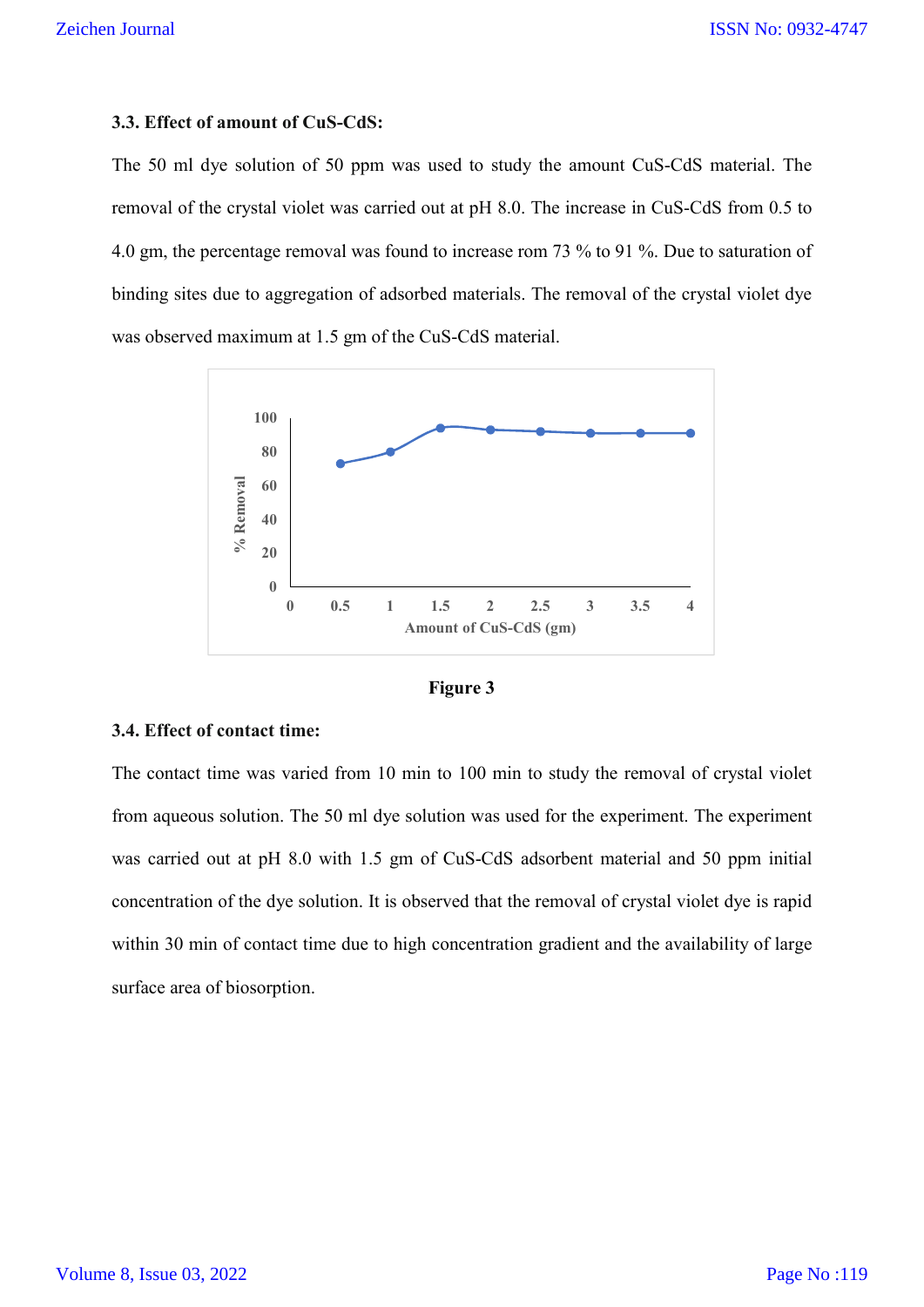



## **3.5. Effect of temperature:**

To study the effect of temperature on the removal of crystal violet, the temperature was varied from 300 K to 315 K. A maximum removal of the dye was obtained at 303 K. The adsorption of the crystal dye decreases with increase in temperature. The result suggests that the adsorption phenomenon is kinetically controlled by an exothermic process.



**Figure 5**

#### **4. Conclusion**

The present paper demonstrates that CuS-CdS material can be used as adsorbent for the removal of crystal violet from aqueous solution. The results show that the removal of crystal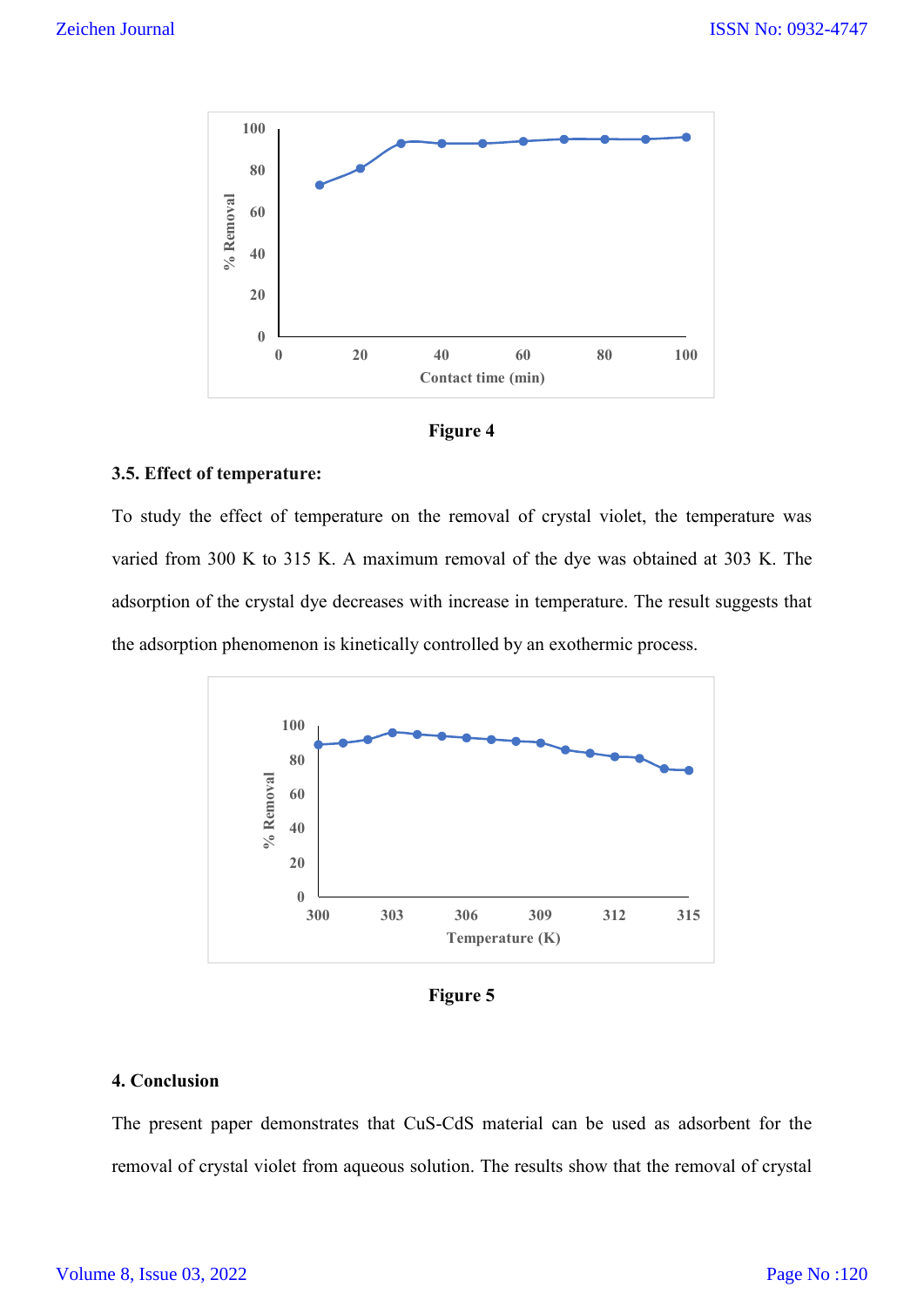violet dye is influenced by factors such as amount of adsorbent, initial concentration of dye, pH, contact time and temperature. The optimum conditions for the removal of dye are pH 8, initial concentration of dye 50 ppm, amount of adsorbent 1.5 gm, contact time of 30 min and at temperature 303 K. The adsorption results showed that the crystal violet dye was strongly adsorbed on to the CuS-CdS material.

#### **5. Acknowledgements**

The authors are thankful to the Management of Padmashri Vikhe Patil College of Arts, Science and Commerce, Pravaranagar for providing the necessary facilities.

#### **References**

- 1. Chiou MS, Ho P, Ho Y, Li HY. (2004). Adsorption of anionic dyes in acid solutions using chemically cross-linked chitosan beads, Dye Pigments 60 (1): 69-84. Available from: http://dx.doi.org/10.1016/S1043-7208(03)00140-2
- 2. Kumar PS, Saravanan A. (2017). A Volume in the Textile Institute Book Series, Woodhead Publishing, Chennai, India, pp. 323-346.
- 3. M. Iqbal, M. Abbas, J. Nisar, Nazir, Qamar AZ. (2019). Bioassays based on higher plants as excellent dosimeters for ecotoxicity monitoring: A review, Chem. Int. 5 (1): 1-80. Available from: http://dx.doi.org/10.5281/zenodo.1475399
- 4. Yagub MT, Sen TK, Ang HM. (2012). Equilibrium, kinetics, and thermodynamics of methylene blue adsorption by pine tree leaves. Water Air Soil Pollut. 223: 5267-5282. Available from: http://dx.doi.org/10.1007/s11270-012-1277-3
- 5. Chakraborty S, Chowdhury S, Saha PD. (2011). Adsorption of crystal violet from aqueous solution onto NaOH-modified rice husk. Carbohydr. Polym. 86 (4): 1533-1541. Available from: http://dx.doi.org/10.1016/j.carbpol.2011.06.058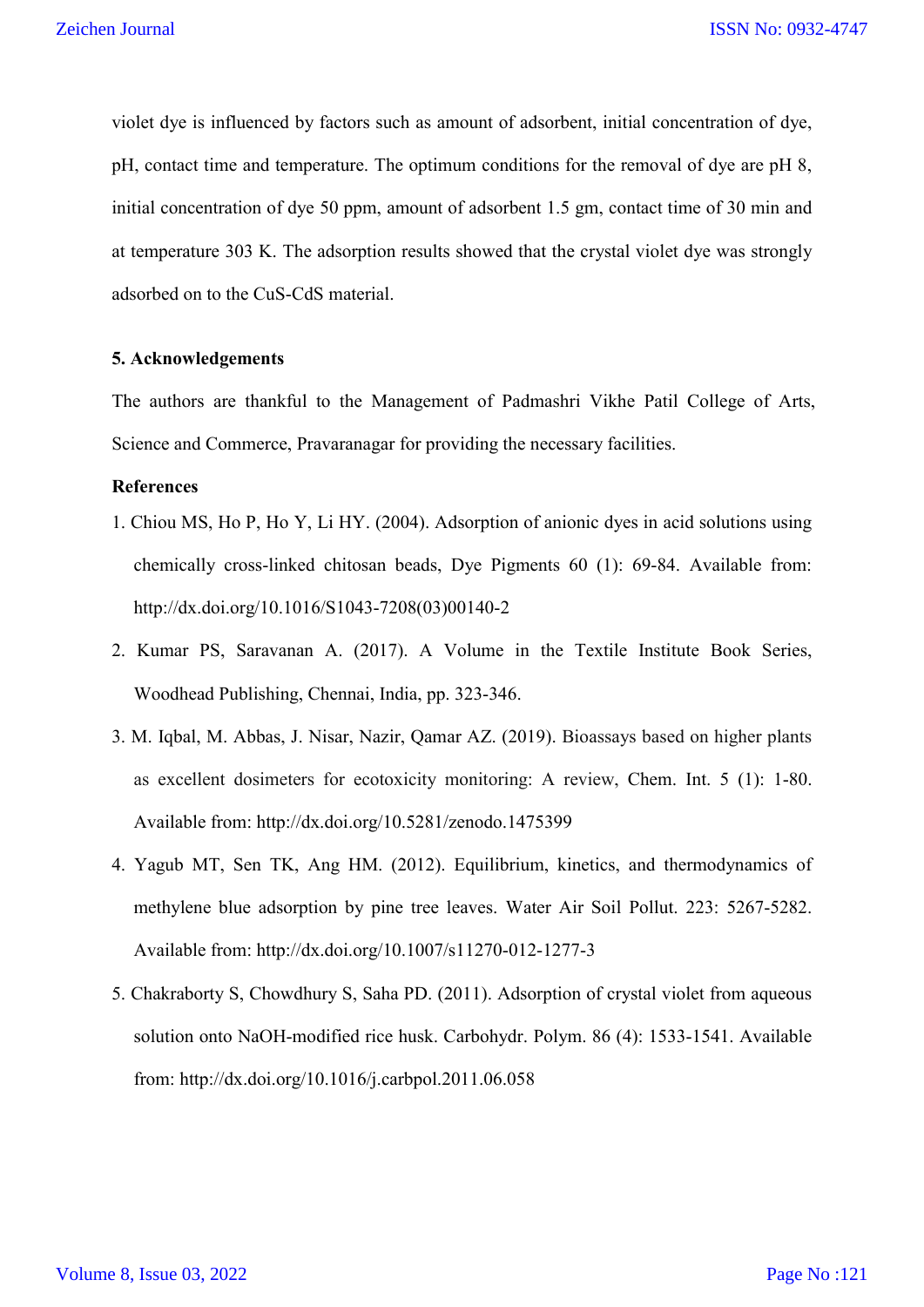- 6. Ali H, Muhammad SK. (2008). Biosorption of crystal violet from water on leaf biomass of calotropis procera. Environ. Sci. Technol., 1 (3): 143-150. Available from: http://dx.doi.org/10.3923/jest.2008.143.150
- 7. Alsenani G. (2013). Studies on adsorption of crystal violet dye from aqueous solution onto calligonum comosum leaf powder (CCLP). Am. J. Sci. 9 (8): 30-35. Available from: http://www.jofamericanscience.org. 5
- 8. Wu J, Gao H, Yao S, Chen L, Gao Y, Zhang H. (2015). Degradation of crystal violet by catalytic ozonation using Fe/activated carbon catalyst. Sep. Purif. Technol. 147: 179-185
- 9. Aljeboree AM. (2016). Adsorption of crystal violet dye by Fugas Sawdust from aqueous solution. Int. J. ChemTech Res. 9 (3): 412-423
- 10. Kyi PP, Quansah JO, Lee CG, Moon JK, Park SJ. (2020). The removal of crystal violet from textile wastewater using palm kernel shell-derived biochar. Appl. Sci. 10 (7): 2251. Available from: https://doi.org/10.3390/app10072251
- 11. Bernardino CAR, Mahler CF, Veloso MCC, Romeiro GA. (2017). Preparation of biochar from sugarcane by-product filter mud by slow pyrolysis and its use like adsorbent. Waste Biomass Valoriz. 8 (7): 2511-2521. Available from: https://doi.org/10.1007/s12649-016- 9728-5
- 12. Vyavahare G, Jadhav P, Jadhav J, Patil R, Aware C, Patil D, Gophane A, Yang YH, Gurav R. (2019). Strategies for crystal violet dye sorption on biochar derived from mango leaves and evaluation of residual dye toxicity. J. Clean. Prod. 207: 296-305. Available from: https://doi.org/10.1016/j.jclepro.2018.09.193
- 13. Yang HI, Lou K, Rajapaksha AU, Ok YS, Anyia AO, Chang SX. (2018). Adsorption of ammonium in aqueous solutions by pine sawdust and wheat straw biochars. Environ. Sci. Pollut. Res. 25 (26): 25638-25647. Available from: https://doi.org/10.1007/s11356-017- 8551-2.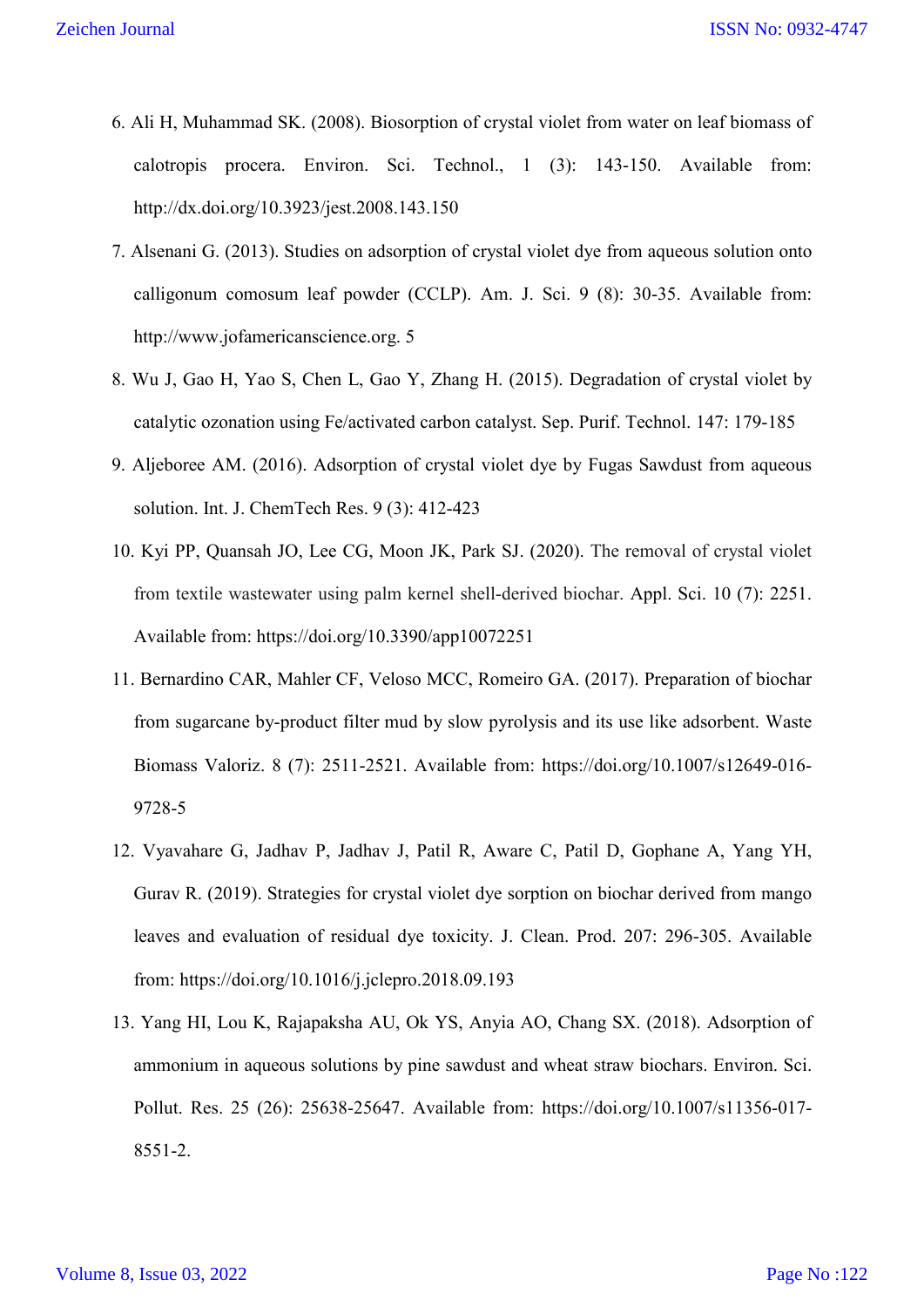- 14. Sewu DD, Jung H, Kim SS, Lee DS, Woo SH. (2019). Decolorization of cationic and anionic dye-laden wastewater by steam-activated biochar produced at an industrial-scale from spent mushroom substrate. Bioresour. Technol. 277, 77-86. Available from: https://doi.org/10.1016/j.biortech.2019.01.034.
- 15. Ahmad M, Lee SS, Oh SE, Mohan D, Moon DH, Lee YH, Ok YS. (2013). Modeling adsorption kinetics of trichloroethylene onto biochars derived from soybean stover and peanut shell wastes. Environ. Sci. Pollut. Res., 20 (12): 8364-8373. Available from: https://doi.org/10.1007/s11356-013-1676-z.
- 16. Sewu DD, Boakye P, Woo SH, (2017). Highly efficient adsorption of cationic dye by biochar produced with Korean cabbage waste. Bioresour. Technol. 224: 206-213, 2017. Available from: https://doi.org/10.1016/j.biortech.2016.11.009.
- 17. Wathukarage A, Herath I, Iqbal MCM, Vithanage M, (2019). Mechanistic understanding of crystal violet dye sorption by woody biochar: implications for wastewater treatment. Environ. Geochem. Health 41 (4): 1647-1661. Available from: https://doi.org/10.1007/s10653-017-0013-8.
- 18. Ahmadi M, Kouhgardi E, Ramavandi B, (2016). Physico-chemical study of dew melon peel biochar for chromium attenuation from simulated and actual wastewaters. Korean J. Chem. Eng., 33 (9): 2589-2601.
- 19. Kulkarni RM, Revanth T, Acharya A, Bhat PP, (2017). Removal of crystal violet dye from aqueous solution using water hyacinth: Equilibrium, kinetics and thermodynamics study. Resource-Efficient Technologies, 3: 71-77. Available from: https://doi.org/10.1016/j.reffit.2017.01.009.
- 20. Saha PD, Chakraborty S, Chowdhury S, (2012). Batch and continuous (fixed-bed column) biosorption of crystal violet by Artocarpus heterophyllus (jackfruit)leaf powder.